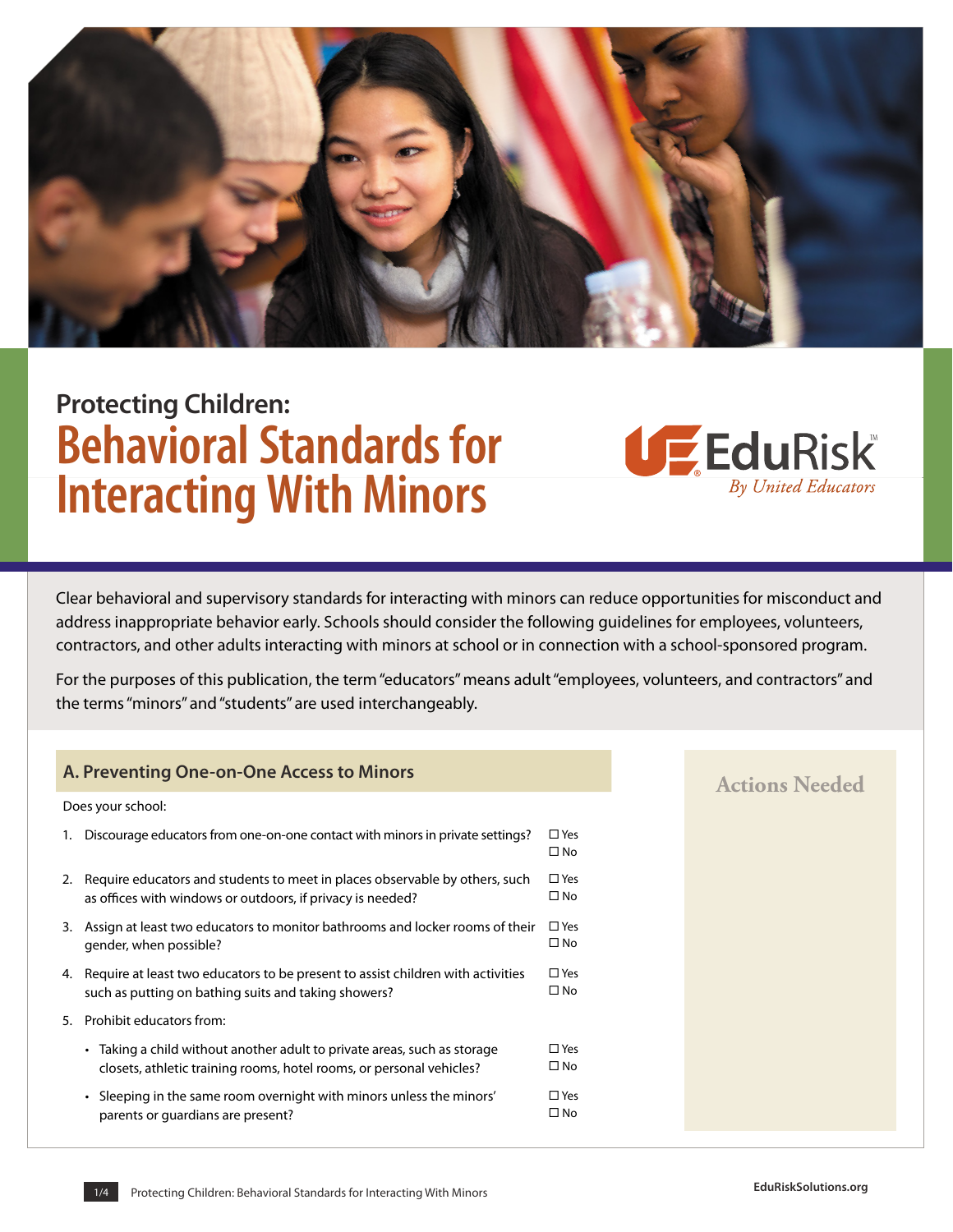- 6. Discourage educators from having direct electronic contact with minors? For  $\Box$  Yes example, consider encouraging or requiring that another adult be included in  $\Box$  No all electronic communications with minors.
- 7. Require educators to:
	- Inform a program supervisor before moving children out of the program area or to a different location on or off campus? � Yes  $\square$  No
	- Use separate bathrooms, locker rooms, and showers from minors or, if separate facilities are not available, schedule separate usage times?  $\square$  Yes  $\square$  No
	- Release minors only to an authorized parent, legal guardian, or other adult specifically authorized by the custodial parent or guardian and only after confirming their identification? � Yes  $\square$  No

## **B. Interacting With Minors**

Does your school prohibit educators from:

| 1. | Striking, hitting, engaging in abusive conduct, or administering corporal<br>punishment to minors or in their presence?                                                                                                               | $\square$ Yes<br>$\square$ No |
|----|---------------------------------------------------------------------------------------------------------------------------------------------------------------------------------------------------------------------------------------|-------------------------------|
| 2. | Touching minors in an illegal manner or in a manner that a person could<br>reasonably interpret as inappropriate? Generally, touching should be in the<br>open and for a clear educational, developmental, or health-related purpose. | $\square$ Yes<br>$\square$ No |
| 3. | Providing minors with alcohol or illegal drugs?                                                                                                                                                                                       | $\square$ Yes<br>$\square$ No |
| 4. | Being under the influence of alcohol or illegal drugs while supervising minors?                                                                                                                                                       | $\square$ Yes<br>$\square$ No |
| 5. | Making sexual materials, in any form, available to minors or helping minors<br>gain access to such materials?                                                                                                                         | $\square$ Yes<br>$\square$ No |
| 6. | Using vulgar language or engaging in sexual talk with minors?                                                                                                                                                                         | $\square$ Yes<br>$\square$ No |
| 7. | Taking pictures of minors unless their parent or legal guardian has signed a<br>waiver allowing use of photography for program-related purposes?                                                                                      | $\square$ Yes<br>$\square$ No |
| 8. | Sharing gossip or inappropriate personal information, such as dating or<br>relationship history, with minors?                                                                                                                         | $\square$ Yes<br>$\square$ No |
| 9. | Giving their home or cellphone number to minors without receiving<br>permission from their parent or guardian?                                                                                                                        | $\square$ Yes<br>$\square$ No |
|    | 10. Meeting with minors outside of established times for program activities?                                                                                                                                                          | $\square$ Yes<br>$\square$ No |
|    | 11. Communicating with minors through email, text messages, social networking<br>websites, Internet chat rooms, or other forms of social media unless there is<br>an educational or programmatic purpose?                             | $\square$ Yes<br>$\square$ No |

## **Actions Needed**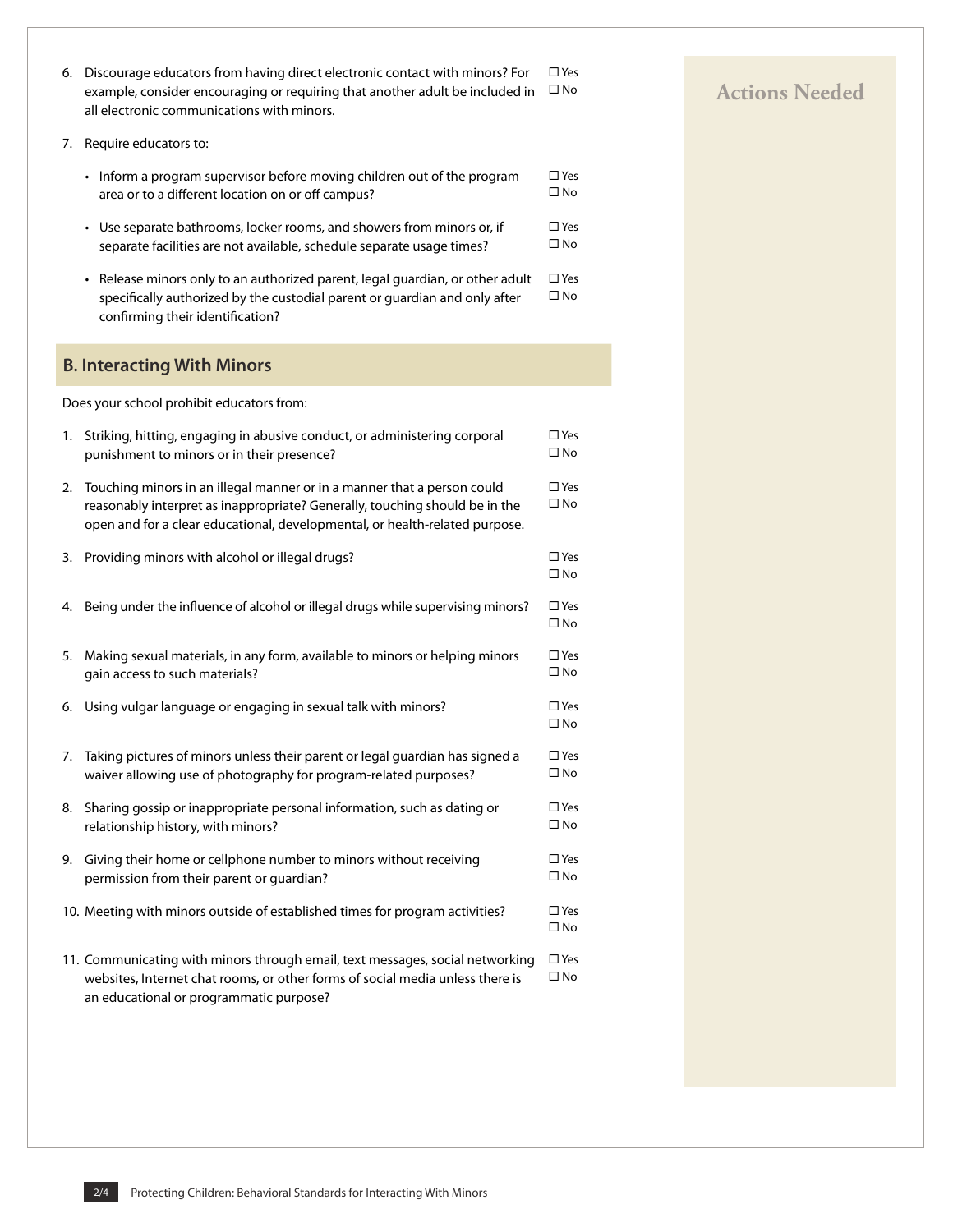## **C. Supervising Interactions Between Minors and Educators C. Supervising Interactions Between Minors and Educators**

To enforce the school's behavioral standards for interacting with minors, does your school:

1. Require that supervisors:

|    | • Receive training on the school's child safety practices or policies? See<br>Protecting Children: Training to Prevent Sexual Misconduct.                                       | $\square$ Yes<br>$\square$ No |
|----|---------------------------------------------------------------------------------------------------------------------------------------------------------------------------------|-------------------------------|
|    | • Make periodic unannounced visits in class and during activities to observe<br>whether behavioral standards are being followed?                                                | $\square$ Yes<br>$\square$ No |
|    | • Document specific observations about how those under their supervision<br>interact with children?                                                                             | $\square$ Yes<br>$\square$ No |
|    | • Correct and provide prompt feedback to educators regarding their<br>adherence to child safety practices and policies?                                                         | $\square$ Yes<br>$\square$ No |
|    | • Stop any interaction with a child that appears suspicious?                                                                                                                    | $\square$ Yes<br>$\square$ No |
|    | • Discontinue any adult's participation in activities or programs involving<br>minors if inappropriate behavior is suspected or alleged?                                        | $\square$ Yes<br>$\square$ No |
| 2. | Require that educators report suspected violations of child safety practices<br>and policies?                                                                                   | $\square$ Yes<br>$\square$ No |
| 3. | Train all employees, students, and other relevant members of the campus<br>community how to report suspected violations of the school's child safety<br>practices and policies? | $\square$ Yes<br>$\square$ No |
| 4. | Encourage parents or legal guardians of minors to report any suspected<br>violations of the school's child safety practices and policies?                                       | $\square$ Yes<br>$\square$ No |

## **D. Creating a Healthy Interactions and Boundaries Code of Conduct**

| 1. Does your school have a code of conduct outlining healthy interactions and<br>boundaries with minors in the handbook that employees receive and sign at<br>the time of hire and every year thereafter? | $\square$ Yes<br>$\square$ No |
|-----------------------------------------------------------------------------------------------------------------------------------------------------------------------------------------------------------|-------------------------------|
| 2. Does the code count as part of an employee's performance criterion?                                                                                                                                    | $\square$ Yes<br>$\Box$ No    |

3. Is the code incorporated as part of employee-student boundaries training?  $\Box$  Yes  $\square$  No